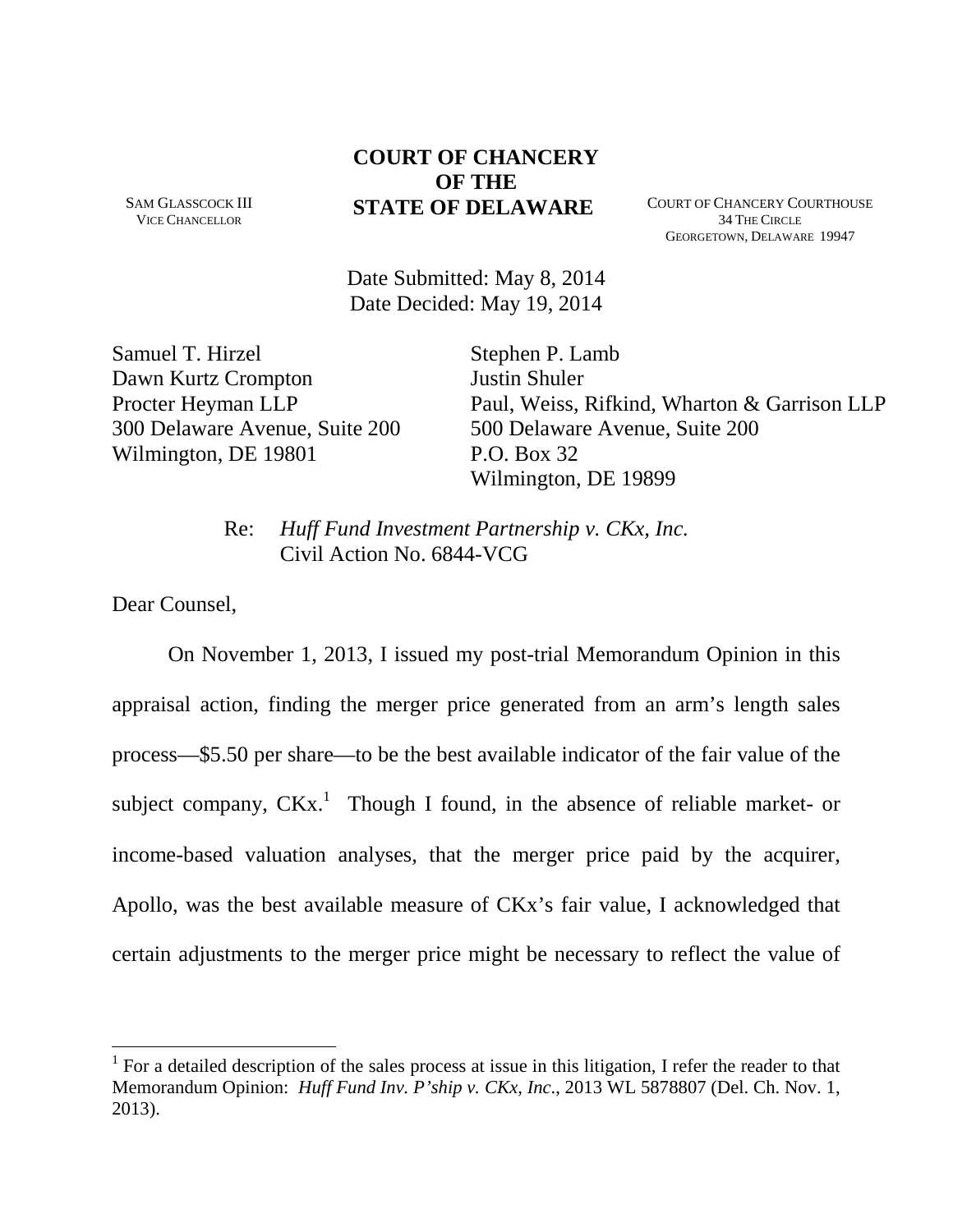the Company as a going concern. As a result, in my Memorandum Opinion, I indicated:

As nearly every Delaware appraisal case makes clear, the objective of an appraisal is to determine the going-concern value of the target company's equity. The evidence that has been admitted so far suggests that there are few, if any, synergies for Apollo in this transaction. Because there is limited evidence in the record concerning the existence and amount of synergies that Apollo sought to realize in its acquisition of CKx, I will allow the parties, if they so desire, the opportunity to provide additional evidence on this limited  $is sue.<sup>2</sup>$ 

 On November 8, 2013, the Petitioner filed a "Motion for Reargument of the November 1, 2013 Memorandum Opinion's Rulings Concerning Synergies and Other Assets Not Properly Accounted for in the Merger Price or, in the Alternative, for Certification of an Immediate Interlocutory Appeal from that Opinion." In support of that Motion, the Petitioner argued that (1) "the Court should modify the Memorandum Opinion by denying any further opportunity for Respondent to present evidence of synergies," and (2) "Petitioners should be given a commensurate opportunity to present further evidence on the existence of CKx assets 'not properly accounted for in the sale."<sup>3</sup> On January 13, 2014, I heard argument by telephone on that Motion. Despite the November 1 Memorandum Opinion's indication that I would allow the parties to supplement the record with additional evidence if they so desired, both the Petitioner and the Respondent

 $^{2}$  *Id.* at \*15.

 $3$  Pet'r's Mot. for Reargument Op. Br. at 2.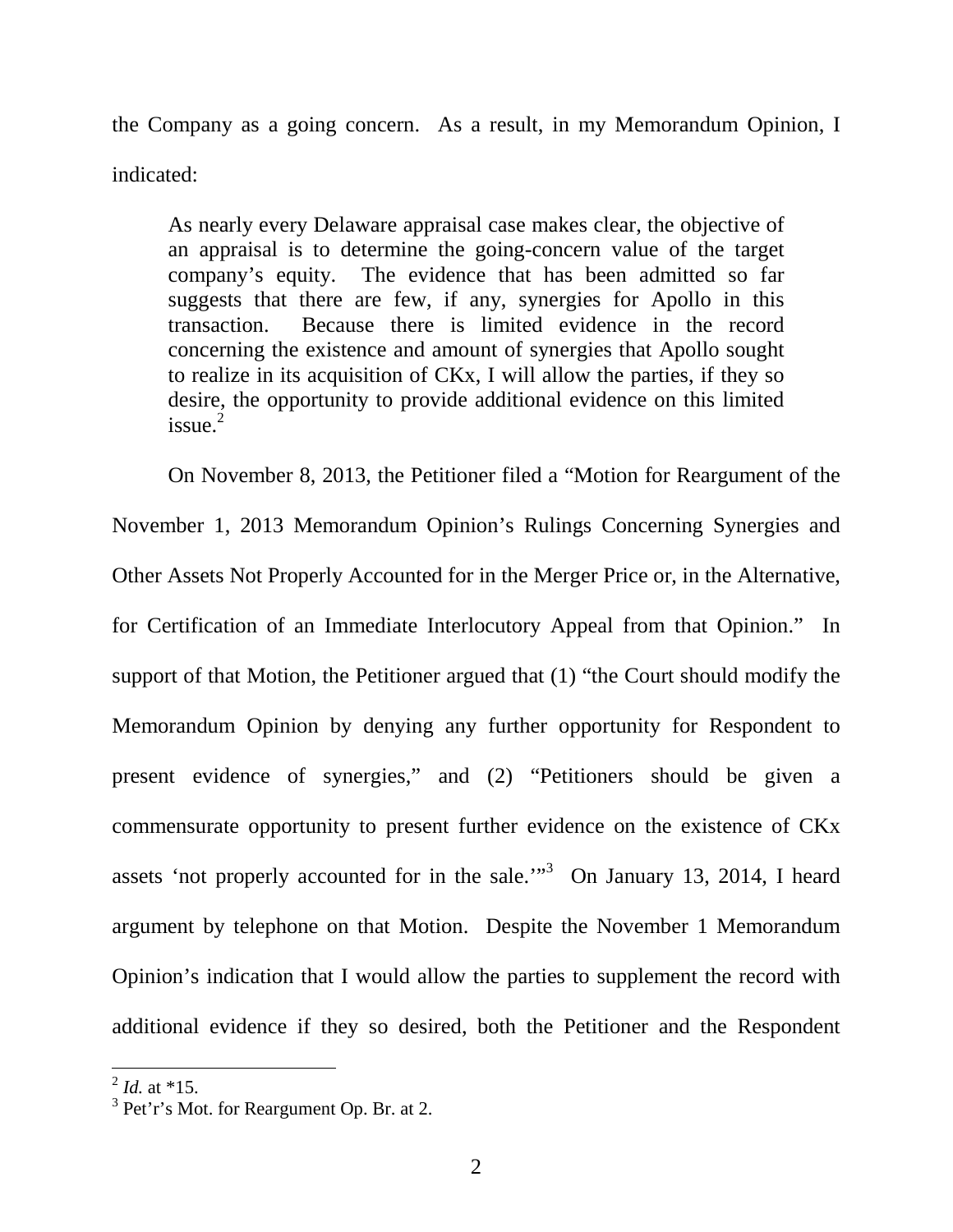represented at that teleconference that they wished to make argument based only on the existing record. Specifically, Petitioner's counsel stated at the teleconference that:

To now allow, after the evidence has gone in and the record is closed, to allow the Respondent now an opportunity to be relieved of the consequences of a tactical choice that it made about what evidence to put on, from our perspective, doesn't seem to . . . accord with the interests of justice.<sup>4</sup>

Similarly, Respondent's counsel responded that:

[W]e are not interested in imposing on the Court and coming back and having another trial. We are not interested in reopening all of the settled issues that we have gone through. We believe that the issue of synergies can be addressed on the papers. *We have no—we have no interest at this point in putting in additional witnesses or additional evidence.* We want to make a short and plain presentation on synergies.<sup>5</sup>

Accommodating the parties' preference, on May 8, 2014, I heard oral argument without presentation of additional evidence—on the issues of (1) whether the merger price should be adjusted downward to exclude synergies Apollo sought to realize in the merger, and (2) whether the merger price should be adjusted upward to account for the value of certain assets not reflected in the merger price. For the reasons that follow, I decline to adjust the merger price in either direction.

 4 Jan. 13, 2014 Oral Arg. Tr. 9:6-11.

<sup>&</sup>lt;sup>5</sup> *Id.* at 16:22-17:6 (emphasis added).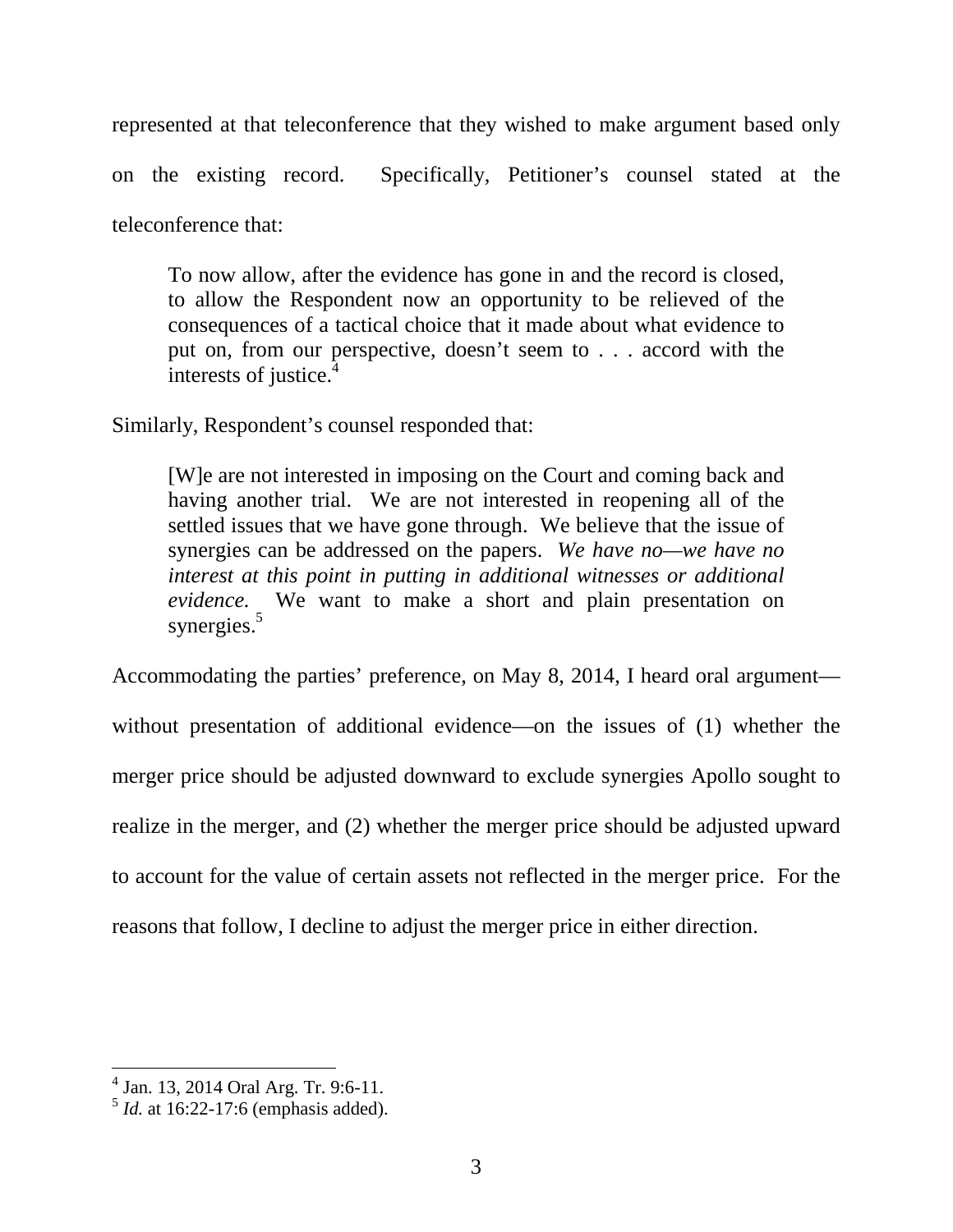#### I. Analysis

Section 262(h) requires that, in conducting an appraisal, this Court "determine the fair value of the shares exclusive of any element of value arising from the accomplishment or expectation of the merger or consolidation,"<sup>6</sup> to arrive at a subject company's going-concern value, *i.e.*, its value as an operating entity.<sup>7</sup> Both the Petitioner and Respondent here agree that certain adjustments should be made to the merger price to appropriately reflect the going-concern value—as opposed to third-party sale value—of  $CKx$ .<sup>8</sup> However, while the Respondent argues that the merger price should be adjusted downward to exclude synergies derived by effectuation of the merger, the Petitioner contends that the merger price should be *upwardly* adjusted to include the value of certain business opportunities not priced in to the acquirer, Apollo's, bid. I understand that, as in other appraisal

 6 8 *Del. C.* § 262(h).

<sup>7</sup> *See Cede & Co. v. Technicolor, Inc*., 684 A.2d 289, 298 (Del. 1996) ("Accordingly, the Court of Chancery's task in an appraisal proceeding is to value what has been taken from the shareholder, *i.e*., the proportionate interest in the going concern. To that end, this Court has held that the corporation must be valued as an operating entity.") (citations omitted).

<sup>&</sup>lt;sup>8</sup> See generally Pet'r's Supplemental Br. Concerning Assets and Opportunities; Resp't's Op. Br. on Merger-Related Synergies; *see also Union Illinois 1995 Inv. Ltd. P'ship v. Union Fin. Grp., Ltd*., 847 A.2d 340, 356 (Del. Ch. 2004) ("The exclusion of synergy value . . . derives from the mandate that the subject company in an appraisal be valued as a going concern. Logically, if this mandate is to be faithfully followed, this court must endeavor to exclude from any appraisal award the amount of any value that the selling company's shareholders would receive because a buyer intends to operate the subject company, not as a stand-alone going concern, but as a part of a larger enterprise, from which synergistic gains can be extracted.").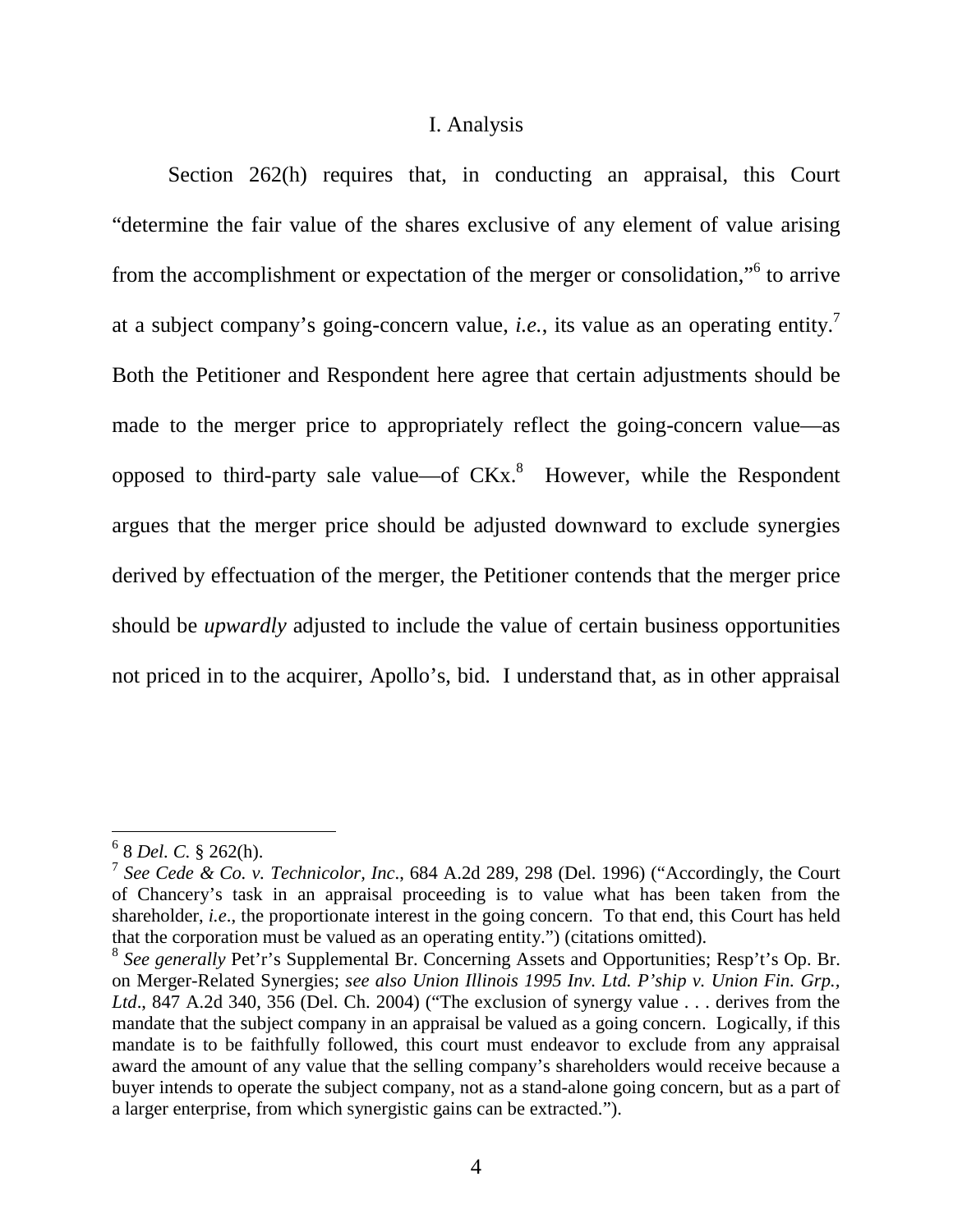proceedings, both parties here bear the burden to demonstrate fair value,<sup>9</sup> including whether adjustments to the merger price must be made to appropriately convert third-party sale value to going-concern value.

### 1. Merger-Related Synergies

 As noted above, in assessing the fair value of a company in an appraisal proceeding, this Court must, pursuant to Section 262(h), "determine the fair value of the [subject company's] shares *exclusive of any element of value arising from the accomplishment or expectation of the merger* or consolidation . . . .<sup>"10</sup> Our Supreme Court has construed that requirement to prohibit an appraisal award that includes "the speculative elements of value that may arise from the 'accomplishment or expectation' of the merger."<sup>11</sup> In applying this section, I adopt common practice and refer to the exclusion of "synergies," which is a useful shorthand, if something of a misnomer; it tends to imply that only a strategic acquirer—unlike Apollo—could enter a transaction in which the twinning of the operations would result in a synergism: a value of the whole greater than the parts. Under the statute, however, in theory, if the acquisition of a company by a financial acquirer is at a market price that includes speculative elements of value

 9 *See, e.g.*, *In re Appraisal of Metromedia Int'l Grp., Inc*., 971 A.2d 893, 899 (Del. Ch. 2009) ("In an appraisal proceeding, both parties bear the burden of proving their valuation conclusions by a preponderance of the evidence.").

 $^{10}$  8 *Del. C.* § 262(h) (emphasis added).

<sup>11</sup> *Weinberger v. UOP, Inc*., 457 A.2d 701, 713 (Del. 1983).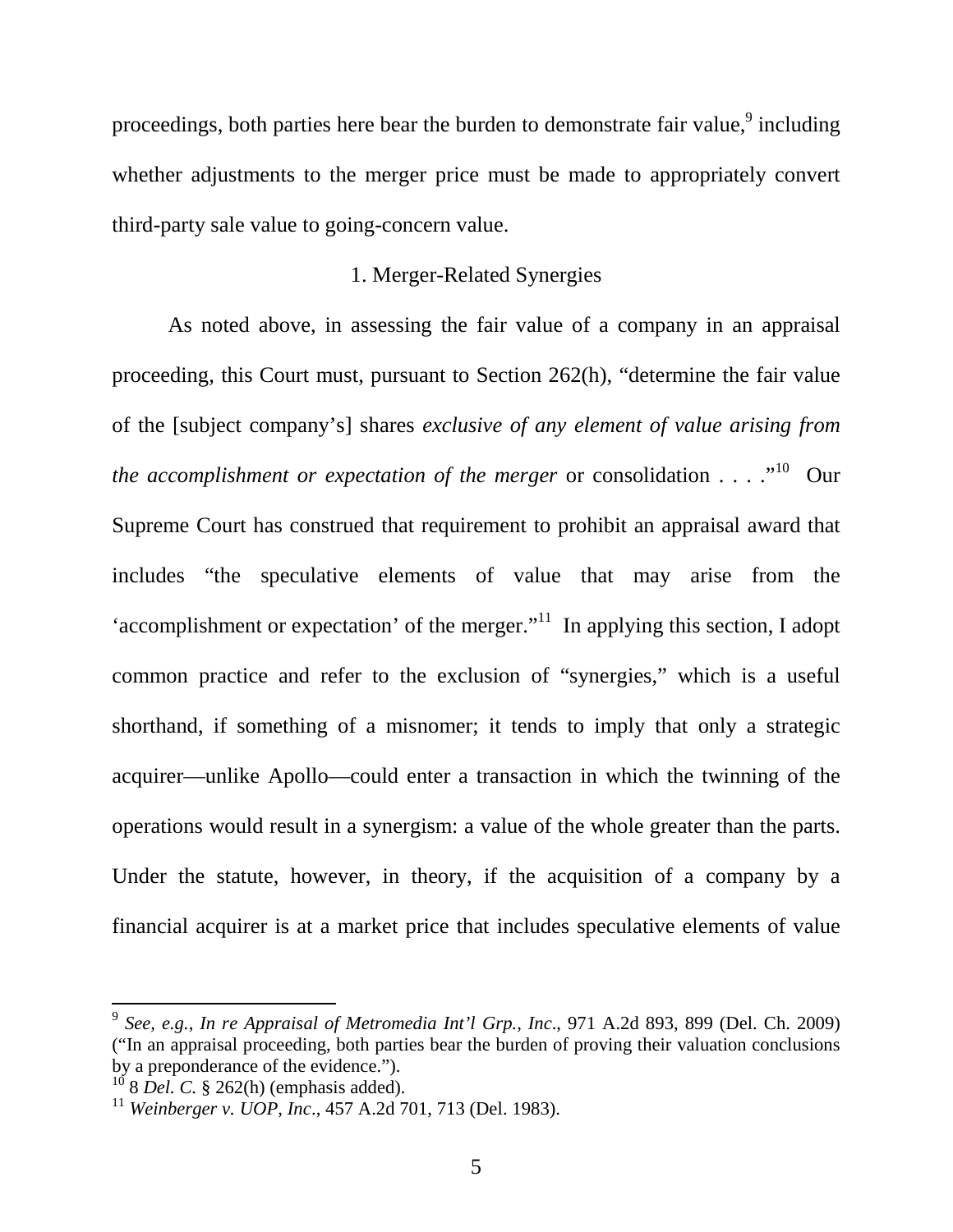which arise only from the merger, that acquisition value may exceed the goingconcern value.

 The Respondent here contends that "the subtraction of synergistic elements of value from the merger price results in a going-concern value of CKx at the time of the merger of \$5.21 per share," \$0.29 per share less than the \$5.50 per share Apollo paid in the merger.<sup>12</sup> To reach that conclusion, the Respondent relies on an April 30, 2011 Investment Memorandum created by Apollo based on diligence materials<sup>13</sup> provided by CKx management (the "Apollo Investment Memo"), which, according to the Respondent, "reflects the foundation underlying [Apollo's] \$5.50 bid price, [and demonstrates that] Apollo identified and sought to realize \$4.6 million in annual cost savings by converting CK<sub>x</sub> from a publicly held corporation to a privately held firm."<sup>14</sup>

The portion of the Apollo Investment Memo on which the Respondent relies is a 2011 budget identifying CKx's corporate overhead expenses. It contains figures for actual costs in 2007, 2008, 2009, and 2010, as well as columns labeled "[CKx] Management Identified Savings" and "Apollo Identified Savings."<sup>15</sup> Those costs and savings are then broken down into categories including "Salary &

 $12$  Resp't's Op. Br. on Merger-Related Synergies at 1.

<sup>&</sup>lt;sup>13</sup> See PX-104 at 4 ("We first conducted diligence on CKX in 2007 when Sillerman tried to take the Company private, and we have monitored the Company since that time. From August-December 2010, the Company granted us proprietary access to the Company, during which time we completed most of our diligence.").

<sup>&</sup>lt;sup>14</sup> Resp't's Op. Br. on Merger-Related Synergies at 1.

<sup>&</sup>lt;sup>15</sup> Pet'r's Responsive Br. Concerning Alleged Merger-Related Synergies Ex. A. at 3.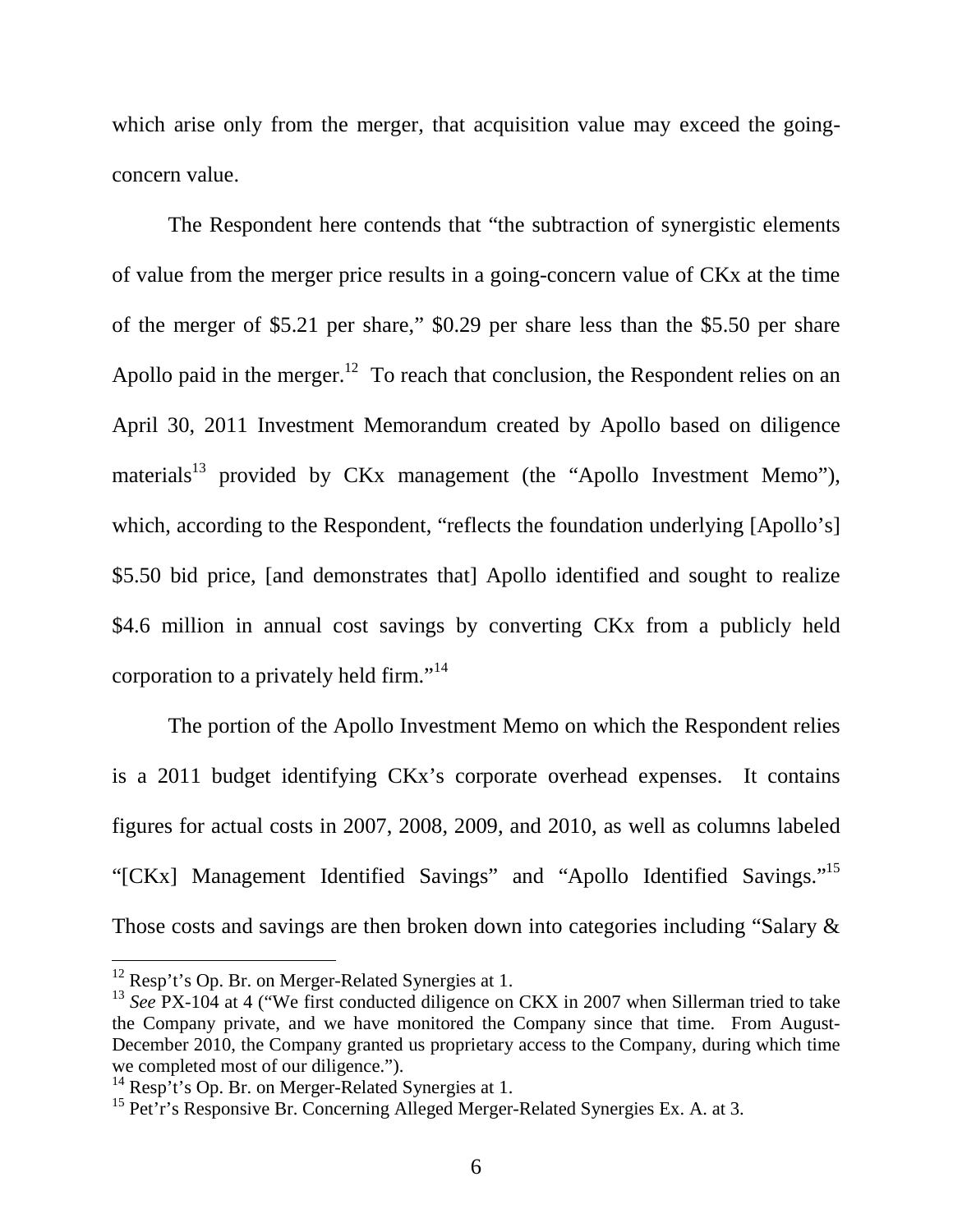benefits," "Accounting & SOX," "Travel & entertainment," "Rent expense," "Legal fees," "Insurance," "Directors fees (cash portion only)," "Listing & franchise fees," "Consultants," "Utility expense," and "Other overhead."<sup>16</sup> The Respondent also points to certain other trial exhibits<sup>17</sup> that identify, without specifying the source of, "approximately \$5 million in merger-related savings."<sup>18</sup>

 While the Respondent assumes that "when a public company goes private, cost savings in some amount will be achieved,"<sup>19</sup> the Petitioner responds that the cost-savings identified in the Apollo Investment Memo are not synergies, as they do not represent value "uniquely available to the acquirer as a result of its ability to operate the acquired company as part of a larger corporate organization" that must be excluded "as a part of going concern value."<sup>20</sup> Further, the Petitioner asserts that a \$2.5 million management fee Apollo is now charging CKx "swallows up all of the non-CKx management-identified cost savings claimed as 'synergies' by Respondent."<sup>21</sup>

Without reaching the theoretical question of under what circumstances costsavings may constitute synergies excludable from going-concern value under Section 262(h), I conclude that the record here contains insufficient evidence to

<sup>&</sup>lt;u>.</u>  $^{16}$  *Id.* 

<sup>&</sup>lt;sup>17</sup> Those exhibits include PX-92, PX-97, PX-127, PX-135, PX-137, PX-138, PX-154, PX-159, and PX-161.

 $18$  Resp't's Reply Br. on Merger-Related Synergies at 8.

<sup>&</sup>lt;sup>19</sup> *Id.* at 9 (citations omitted).

<sup>&</sup>lt;sup>20</sup> Pet'r's Responsive Br. Concerning Alleged Merger-Related Synergies at 15.

 $^{21}$  *Id.* at 25.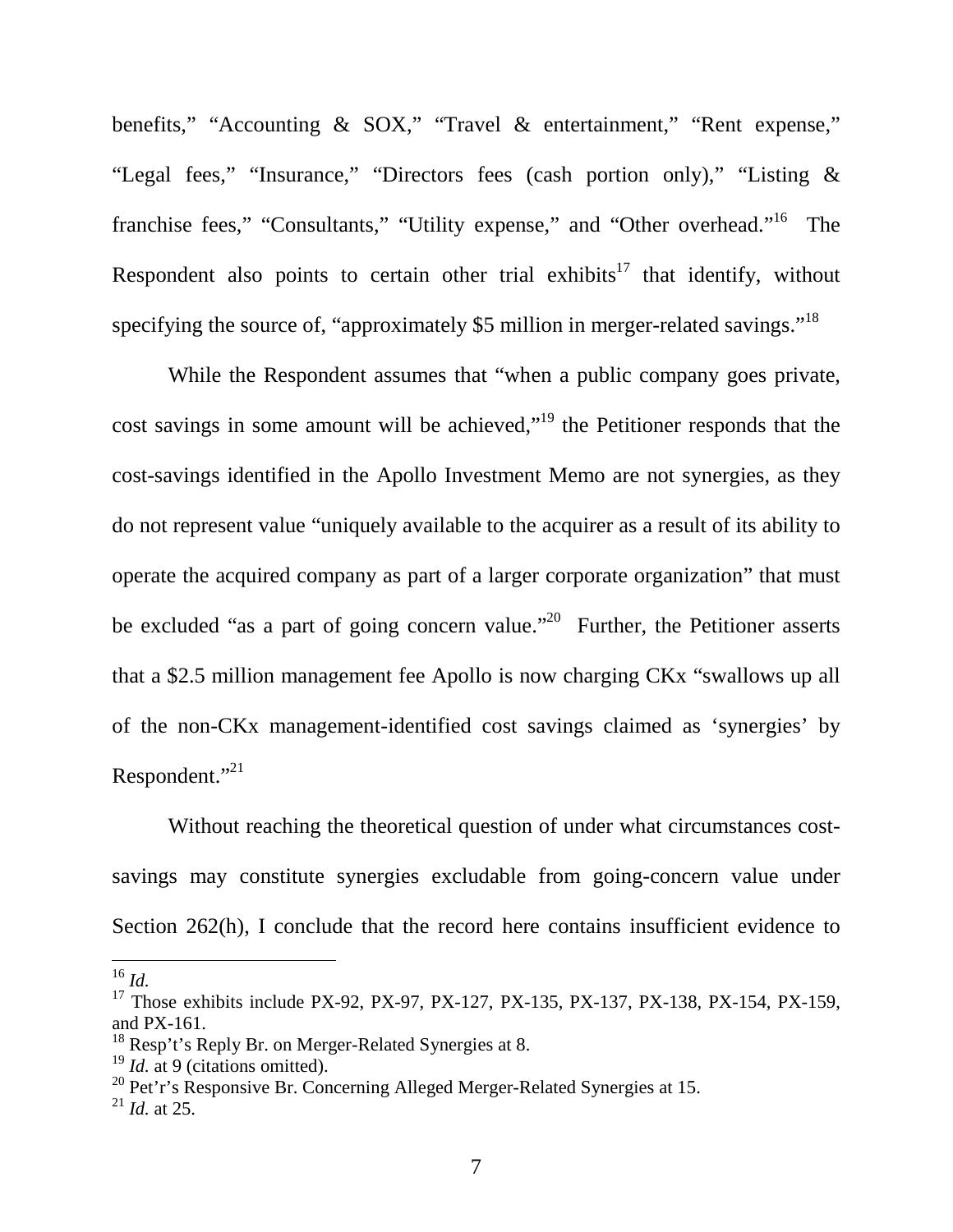support a finding that Apollo formed its \$5.50 bid based on cost-savings that, had the Company continued as a going concern, CKx management could not have itself realized. While the Respondent contends that "the Court need not look beyond the [Apollo Investment Memo] for convincing evidence identifying the \$4.6 million as the amount Apollo believed it would save as a result of the merger," $^{22}$  the costsavings identified in that Memo do not speak for themselves. Rather, while the Apollo Investment Memo identifies cost-savings in certain categories, half from CKx management and half identified by Apollo itself, at oral argument, Respondent's counsel, with admirable candor, stated forthrightly that he could not state that the cost-savings identified by CKx management were savings that would have been unobtainable by CKx as a going concern.<sup>23</sup> Likewise, nothing in the Memo or otherwise in the record indicates that the cost-savings identified by Apollo were savings that could have been realized only by accomplishment of the merger. To the contrary, the Apollo Investment Memo does not on its face contain information sufficient to support a finding that Apollo believed *merger-specific* cost-savings would be realized. Further, while testimony from the Memo's authors

 $22$  Resp't's Reply Br. on Merger-Related Synergies at 12.

<sup>&</sup>lt;sup>23</sup> See Oral Arg. Tr. 41:17-42:3 ("So I cannot say that. I cannot. Because I want to be accurately clear with the Court. What I can say is that based on the investment committee memo and the other contemporaneous documents, and based on what they learned from management it was Apollo's conclusion that the public to private transformation would get them this 4.6 number. But I cannot say when we look at that one column, I cannot—I don't have evidence to say that management said 'this is something we can save if you buy us.' I don't know the answer to that question.").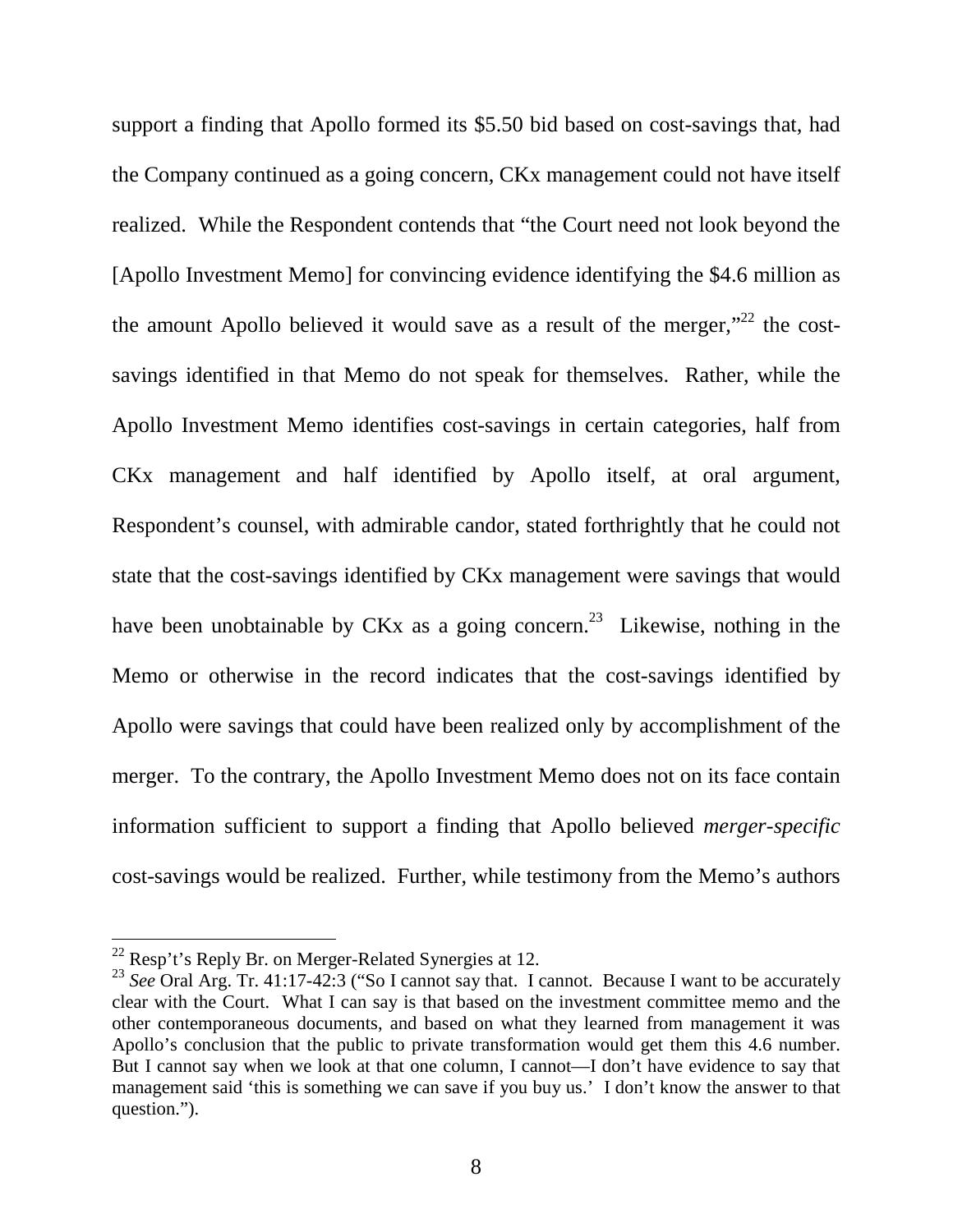might have clarified those ambiguities, the parties agreed not to reopen the record. Because I have no evidentiary basis to determine otherwise, I find that the merger price does not include any value derived from the accomplishment or expectation of the merger, and therefore decline to adjust the merger price downward.<sup>24</sup>

#### 2. Assets not Properly Accounted for in the Merger Price

 The parties also dispute whether the Court should upwardly adjust the merger price to reflect going-concern value by (1) adding value derived from CKx's post-merger acquisition of Sharp Entertainment ("Sharp"); (2) adding value to account for other "unexploited revenue opportunities" identified by Apollo based on diligence materials provided by CKx management; (3) adding value for support agreements Apollo entered into with large CK<sub>x</sub> stockholders; and (4) adding value to reflect that other buyers in the market were willing to pay more than the \$5.50 merger price to acquire CKx. I initially indicated, in allowing the Petitioner to supplement its argument to address "missing" elements of value, that it struck me that such an argument seemed inconsistent, theoretically, with my finding in the Memorandum Opinion that an arm's length auction was the best evidence, on these facts, of the value of CKx. Upon reflection, it is clear that theoretical situations may exist where the market is unable to reflect the value of an asset, even if the sales price is the best evidence of fair value of the company,

 $24$  Because I do not rely on it, I need not address the Petitioner's Motion to Strike the Post-Trial Affidavit of Jefferey A. Cohen.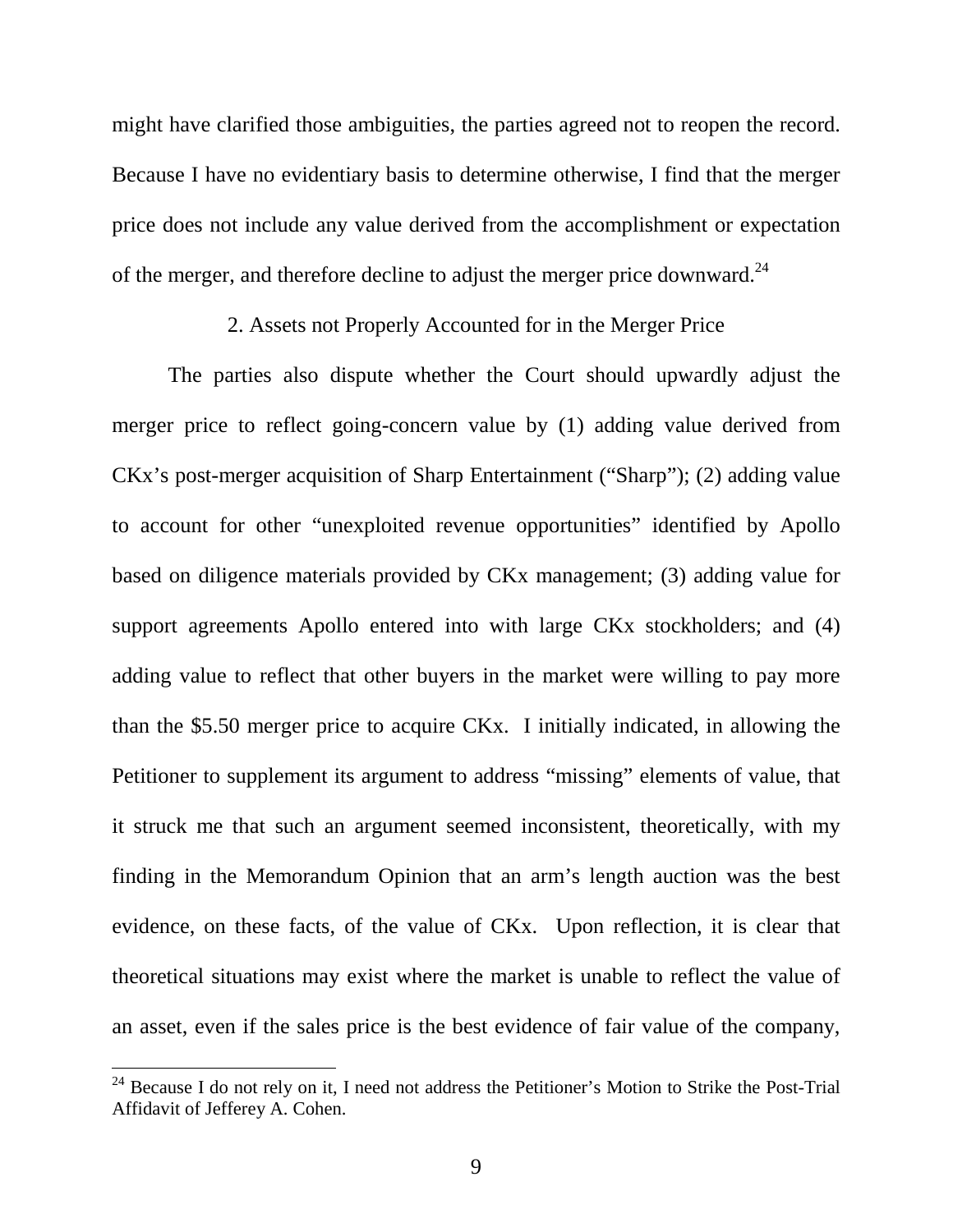and thus where the value of the asset must be added to the sales price to equal fair value. The paradigm example would be the discovery, after price is set but before closing, of a treasure trove on company property, previously unknown to the seller or the market, of a value material to the transaction. Within that conceptual framework, I address the Petitioner's contentions in turn, below.

#### *A. Sharp Acquisition and Unexploited Revenue Opportunities*

-

 The Petitioner contends that, in order to appropriately reflect going-concern value, the merger price should be upwardly adjusted to include value for certain future business opportunities—including CKx's post-merger acquisition of Sharp and certain other "unexploited revenue opportunities"—that were part of CKx's "operative reality" at the time of the merger. First, the Petitioner explains that after Apollo submitted its \$5.50 bid for CKx, but prior to closing, in May 2011, CKx management entered into advanced discussions with Sharp about a potential acquisition.<sup>25</sup> The Petitioner accordingly argues that "the value of any corporate opportunities or assets that materialize between the ultimately accepted merger

<sup>25</sup> *See Huff Fund Inv. P'ship v. CKx, Inc*., 2013 WL 5878807, at \*4 (Del. Ch. Nov. 1, 2013) ("In May of 2011, just one month before consummating the merger with Apollo, CKx began exploring a purchase of Sharp Entertainment, a television production company that focused on reality and event-based programming and was expected to generate about \$11 million in operating income in 2011, roughly double its 2010 earnings. Sharp had produced several popular reality shows, including the Travel Channel's Man v. Food, the highest rated program in channel history. Sharp employed 160 people, most of whom were responsible for producing and editing the more than thirty television shows in the company's portfolio. Benson testified that CKx was involved in 'advanced discussions over price and terms' before the Apollo transaction closed.").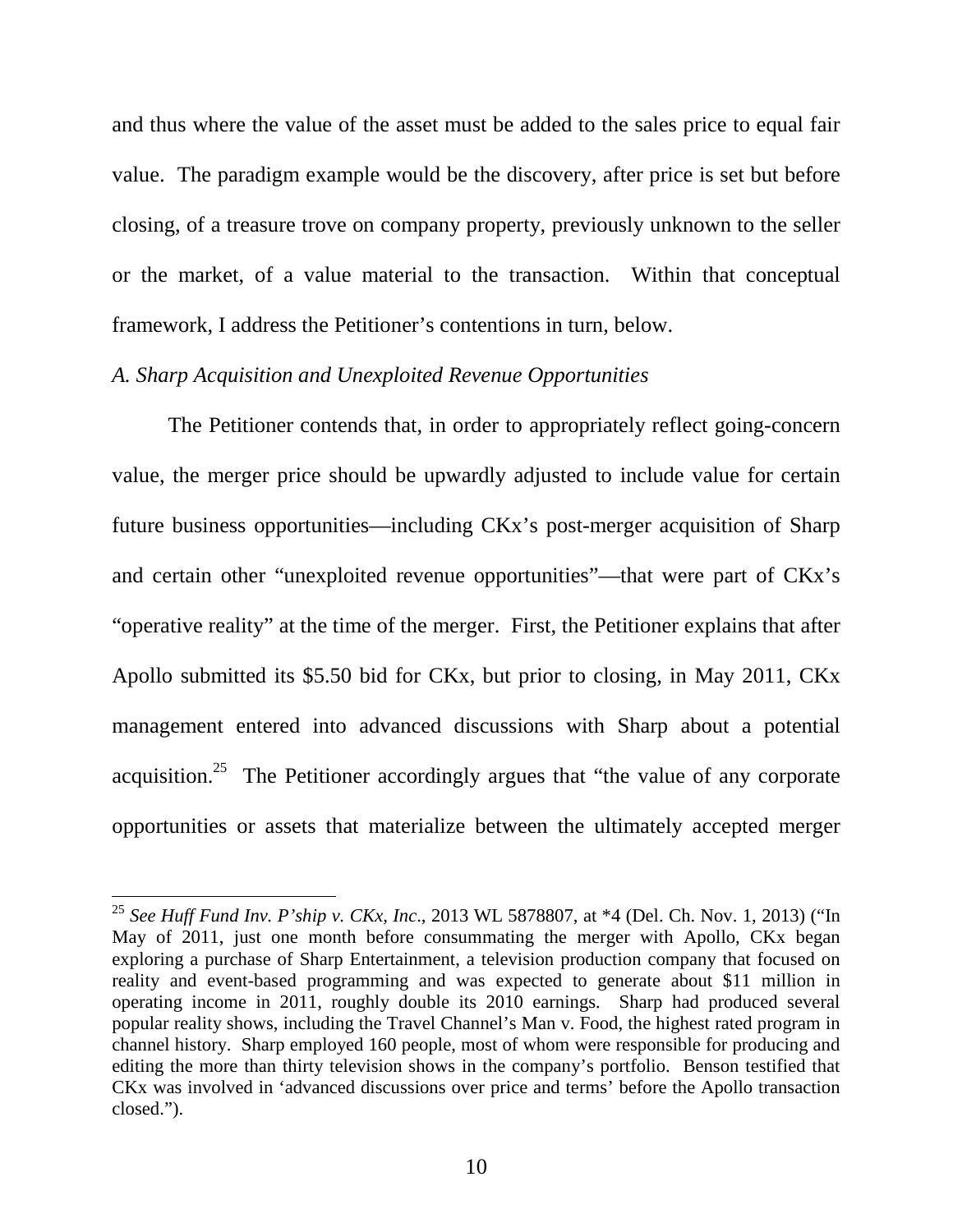price offer and the effective date of the merger"—here, the Sharp acquisition—"are part of the company's going concern value and must be added to the price."<sup>26</sup> Second, the Petitioner contends that value should be added for "unexploited revenue opportunities" that Apollo identified in the Apollo Investment Memo based on diligence provided by CKx management, and which CKx management claimed to have also identified. Those opportunities included:

(1) merchandise and music purchasing during *American Idol* voting over the phone ('Telephony'); (2) [*So You Think You Can Dance*] dance clinics, with contestants as instructors ('Dance Clinics'); (3) a permanent *American Idol* live event in Las Vegas ('Idol Vegas Live Event'); (4) international *Idol* competition with winners from each country, plus tour with top contestants ('International Format'); and (5) *American Idol* website managed or hosted by a third-party provider, such as Yahoo! Or AOL ('Internet (Idol)').<sup>27</sup>

The Petitioner explains that "[t]here are several reasons why an arms-length merger price might need to be adjusted to reflect the company's value as a going concern on the merger date. New assets may have been acquired, or new corporate opportunities may have arisen, between the negotiation of the merger price and the effective date of the merger, resulting in going concern value that exceeds the merger price."<sup>28</sup> The Petitioner misapplies that rationale in urging that I add the value of "unexploited revenue opportunities" to the sales price, however. The issue here is not whether, had CKx continued as a going concern, its future cash

 $^{26}$  Pet'r's Supplemental Br. Concerning Assets and Opportunities at 6.

<sup>27</sup> *Id.* at 21.

 $^{28}$  *Id.* at 1.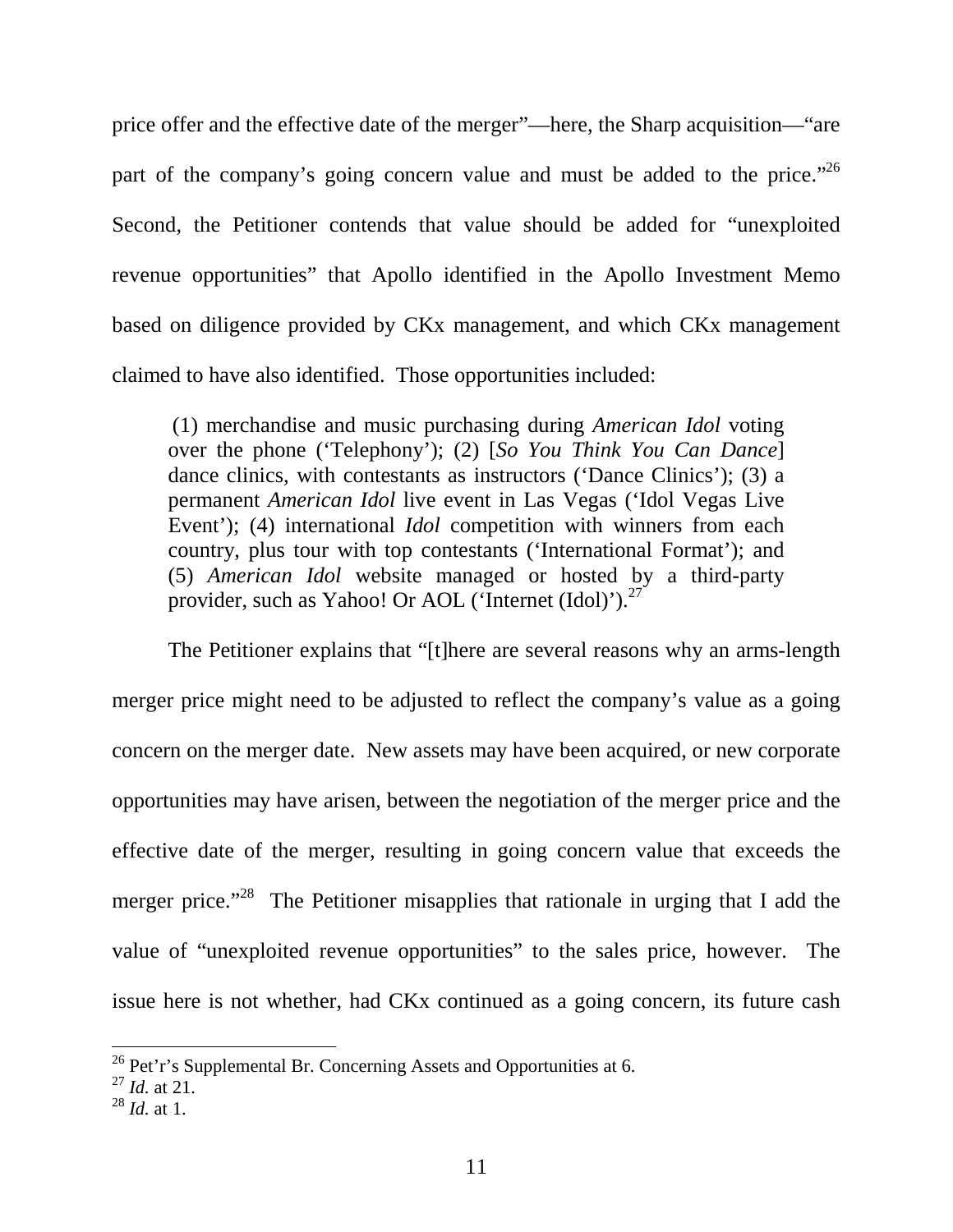flows would have included revenue generated by projects the Company had in its pipeline. It is clear from our case law that, where a company begins to implement business plans, revenues from those plans must be accounted for in an incomebased valuation method.<sup>29</sup> I understand the question presented here, however, where a market-derived sales price is used as the method of valuation, to be whether the record indicates that *market participants* were aware of the business opportunities identified by Apollo and CKx management such that the value of those opportunities was incorporated into the merger price.

 Despite the Petitioner's suggestion that Sharp (and the other "unexploited revenue opportunities") are not reflected in the sales price, the record in this action indicates that prior to formulating its \$5.50 bid, and based on diligence materials provided by CKx management, Apollo had identified several potential acquisition targets, including  $Sharp.<sup>30</sup>$  Further, there is no indication that other market

<sup>29</sup> *See, e.g.*, *Delaware Open MRI Radiology Assoc., P.A. v. Kessler*, 898 A.2d 290, 314-15 (Del. Ch. 2006) ("Delaware law is clear that 'elements of future value, including the nature of the enterprise, which are known or susceptible of proof as of the date of the merger and not the product of speculation, may be considered.' Obviously, when a business has opened a couple of facilities and has plans to replicate those facilities as of the merger date, the value of its expansion plans must be considered in . . . determining fair value. To hold otherwise would be to subject our appraisal jurisprudence to just ridicule.") (citations omitted).

<sup>30</sup> *See* PX-134 at 38:17-20; PX-104 at 1 ("The context of our interest in CKX is our desire to create a broad content company (likely both through future acquisitions and joint venture partnerships) that would focus on content creation and distribution across multiple platforms . . . both in the U.S. and internationally."); *id.* at 14-16 (identifying unexploited revenue opportunities); *id.* at 58 (identifying Sharp as a potential target).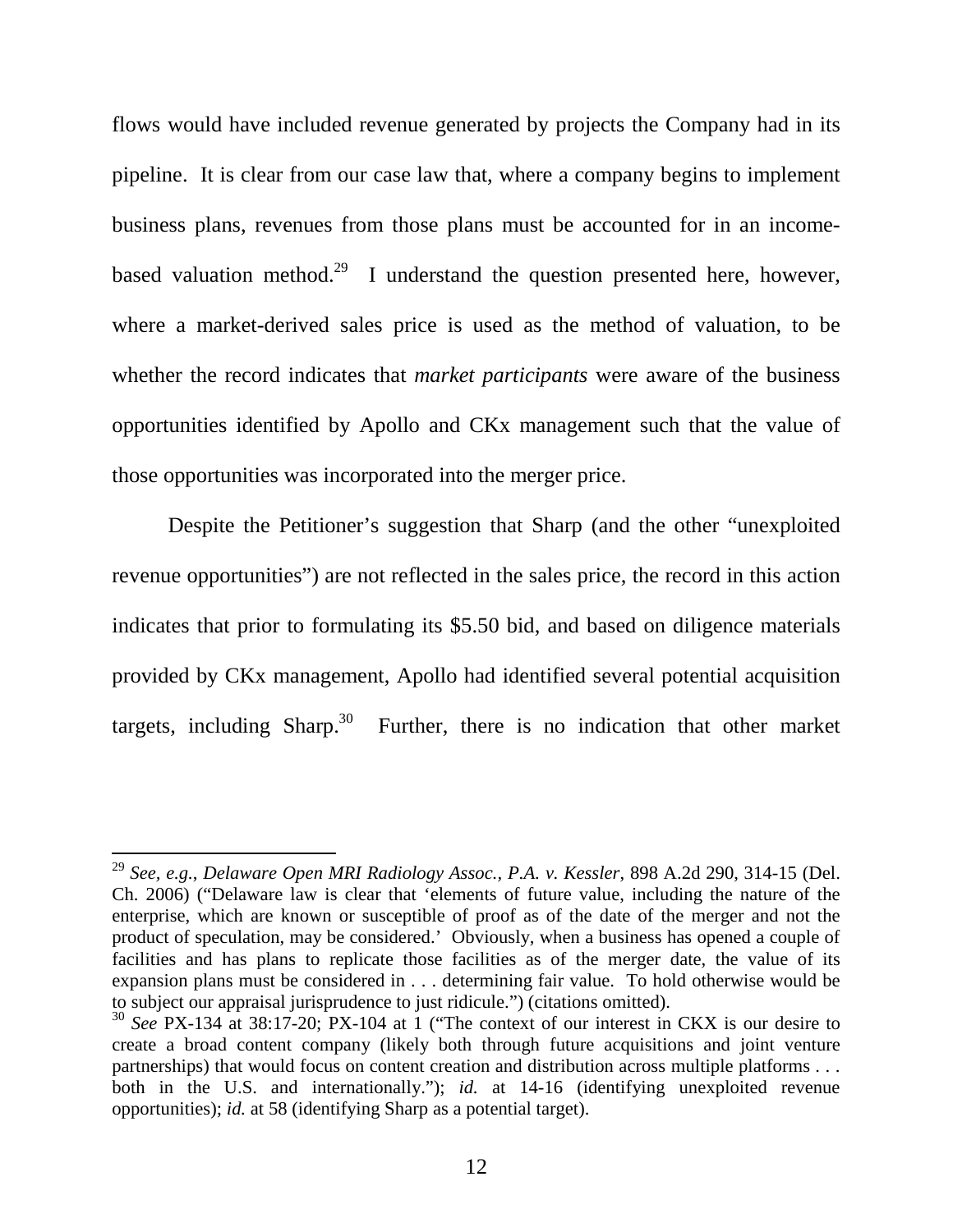participants did not receive the same information in diligence.<sup>31</sup> In addition, with respect to the "unexploited revenue opportunities" (including Sharp), the Petitioner acknowledges that Apollo was aware of those opportunities before submitting its \$5.50 bid (and in fact considered them "low-hanging fruit"), $32$  and explains that "[d]uring due diligence prior to the merger, [CKx's financial advisor] Gleacher informed Apollo that CKx management had [also] identified [those] lucrative opportunities  $\ldots$ ."<sup>33</sup> Again, there is no indication that the information upon which plans for the "unexploited revenue opportunities" were based was not provided to other bidders conducting diligence. Based on that evidence, I find that what was available to Apollo was available to the market at large—both the possibility of acquiring Sharp or a similar company, and of the Company's other "unexploited revenue opportunities"—such that the merger price reflected the value of those business opportunities.

 The Petitioner disagrees with this analysis, contending that, because Apollo based its \$5.50 bid on a "base case" that did not itemize value for the Sharp acquisition or "unexploited revenue opportunities," the CKx stockholders

-

<sup>&</sup>lt;sup>31</sup> *See id.* at 4 ("We believe that three other firms also approached the Company and that they have been invited inside as well.").

<sup>&</sup>lt;sup>32</sup> See id. at 14 ("During the course of our diligence we were able to identify a number of 'low hanging fruit' initiatives . . . .").

 $33$  Pet'r's Supplemental Br. Concerning Assets and Opportunities at 21.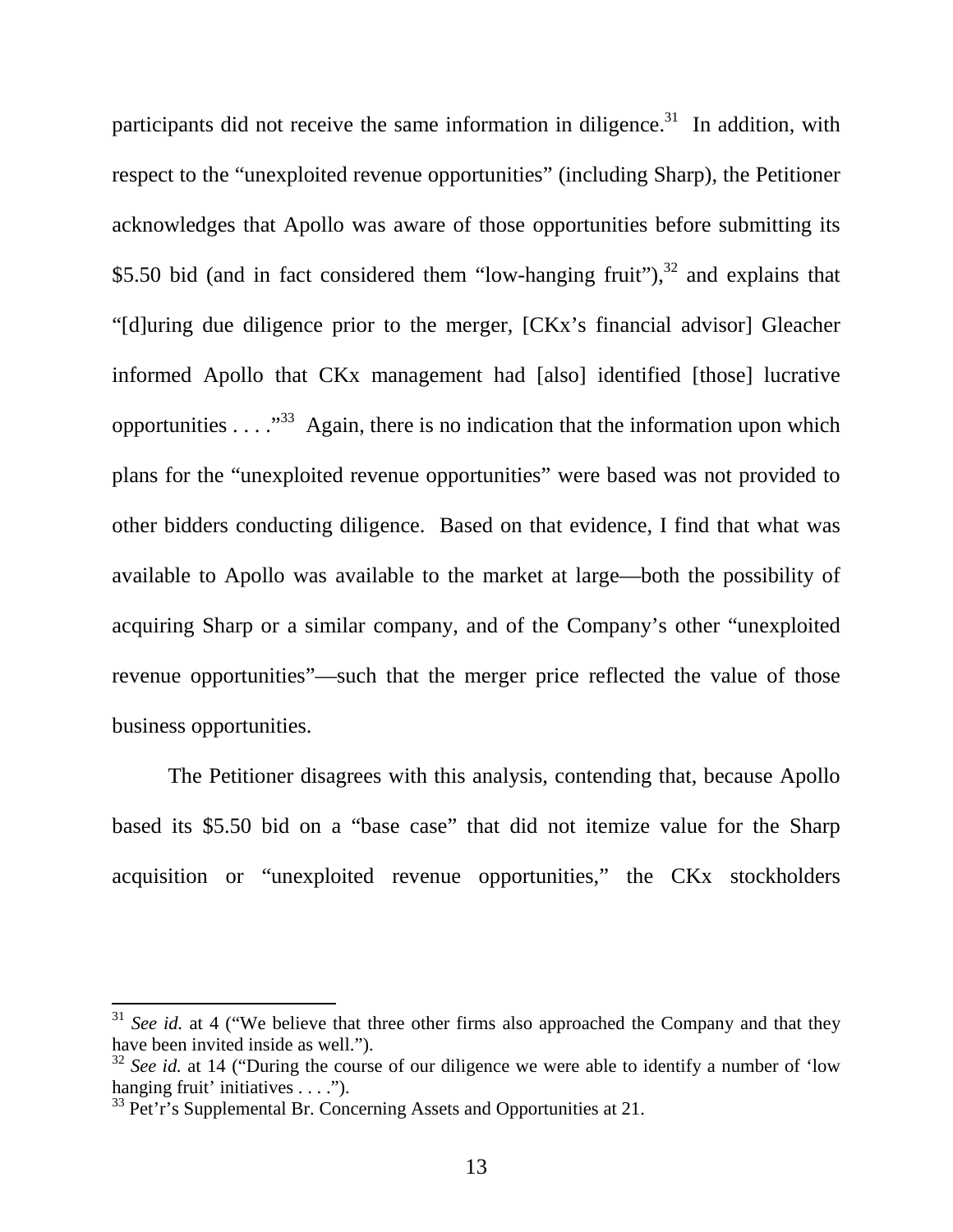necessarily did not receive value for them. $34$  In addition, the Petitioner argues that, because Apollo was unaware that Sharp—though identified as a possible acquisition target in the Apollo Investment Memo—was engaged in "advanced discussions" with CKx until *after* Apollo's \$5.50 bid was submitted, that price could not have included value for the Sharp acquisition. I disagree with both contentions. As I explained in my November 1 Memorandum Opinion, the sales process that resulted in Apollo's \$5.50 bid was an arm's length transaction—an auction—aimed at achieving the highest price for CKx stockholders. In an auction setting, it makes little sense to determine whether a bid incorporates information about the value of certain opportunities by considering only the idiosyncratic weight attached to that information by any particular bidder, even the winning bidder. Consider the famous, perhaps hackneyed, example of the auction of a cornfield in an urban setting, say downtown Wilmington.<sup>35</sup> The highest use, obviously, for the property is as office space, not for agriculture. The price generated at auction for the cornfield would necessarily reflect the value of the land for development. Now suppose the winning bidder at auction were not a developer, but an eccentric farmer, who intended to till his acres in the shadow of

<sup>&</sup>lt;sup>34</sup> *See id.* ("The evidence is crystal clear that Apollo never included the value of these opportunities in its \$5.50 merger price.").

<sup>35</sup> *See ONTI, Inc. v. Integra Bank*, 751 A.2d 904, 910 (Del. Ch. 1999) (analyzing a hypothetical cornfield in the middle of Manhattan) (citing Symposium: *Delaware Appraisals after Cede & Co. v. Technicolor*, 17 Bank & Corp. Governance L. Rep. 631 (1996)); Lawrence A. Hamermesh & Michael L. Wachter, *The Fair Value of Cornfields in Delaware Appraisal Law*, 31 J. Corp. L. 119 (2005).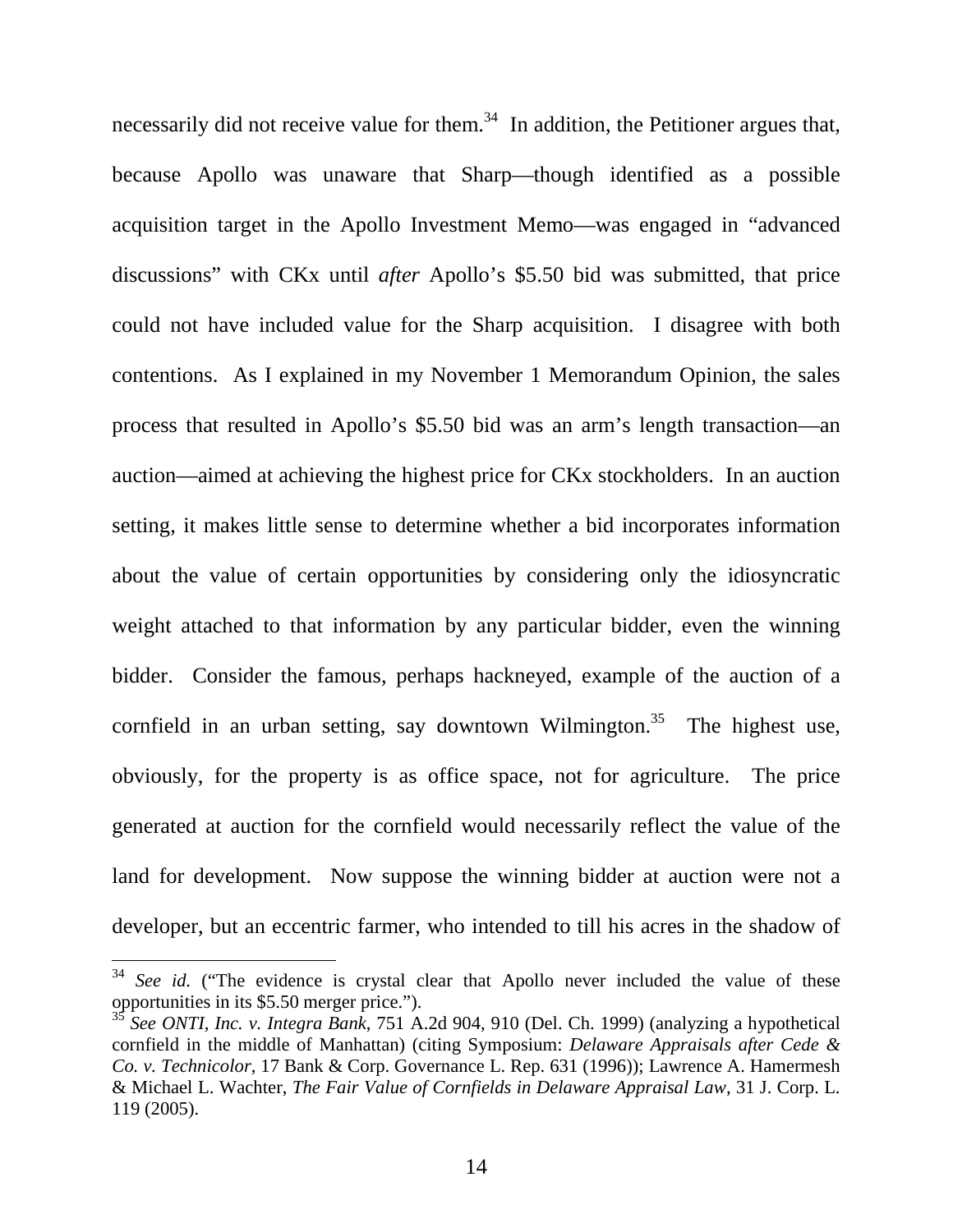the New Castle County Courthouse. The eccentric farmer himself recognized no subjective value from the higher-revenue-generating use of the property operated as an office complex, and did not base his bid on such use. Nonetheless, the rest of the bidders—the market—recognized the value of development, and it informed their bids. The eccentric farmer, therefore, paid consideration for the opportunity he disdained, as he topped all offers submitted by bidders that did consider its value. In such a case, it would overstate the value of the land to add to the price paid the development value for which the auction price already accounted.<sup>36</sup>

The Petitioner's argument that Apollo's winning bid must be supplemented with the value of opportunities Apollo (theoretically) insufficiently valued in its "base case" is similar to the example above: Apollo was aware of a potential deal with Sharp and other similar companies;  $37$  Apollo had identified the "unexploited"

 $36$  By contrast, if the eccentric corn farmer were to discover, between the time he submitted his bid and the time the transaction closed, the proverbial secret treasure trove buried beneath the cornfield—unknown to other market participants during the auction process—his bid could not be said to include value for *that* asset. Compare the case of the compromised starlet. If an entity's sole asset was exclusive photographs of a movie star in a compromising situation, its value, presumably, would be the advertising and sales revenue to be generated from public interest in the photographs. In an auction of the company, suppose an agent of the movie star is the top bidder, outbidding all tabloid publications and websites, and that he receives and destroys the photographs. It would make little sense to argue that the value of the company is the winning bid *plus* the potential revenue stream from publication, on the ground that the agent never intended to monetize that revenue stream. The Petitioner's argument that Apollo's topping bid relied on its "base case" only, and must therefore be adjusted upward, is similar.

<sup>&</sup>lt;sup>37</sup> The Petitioner concedes that when it formulated its bid, Apollo was aware of Sharp "as a potential future add-on acquisition," but emphasizes that at that time Apollo "had no idea CKx was on the cusp of acquiring Sharp itself." Pet'r's Supplemental Br. Concerning Assets and Opportunities at 16. Without considering whether the parties were in fact on the "cusp" of a deal, I note that the Petitioner has not attempted to quantify the difference between (1) how the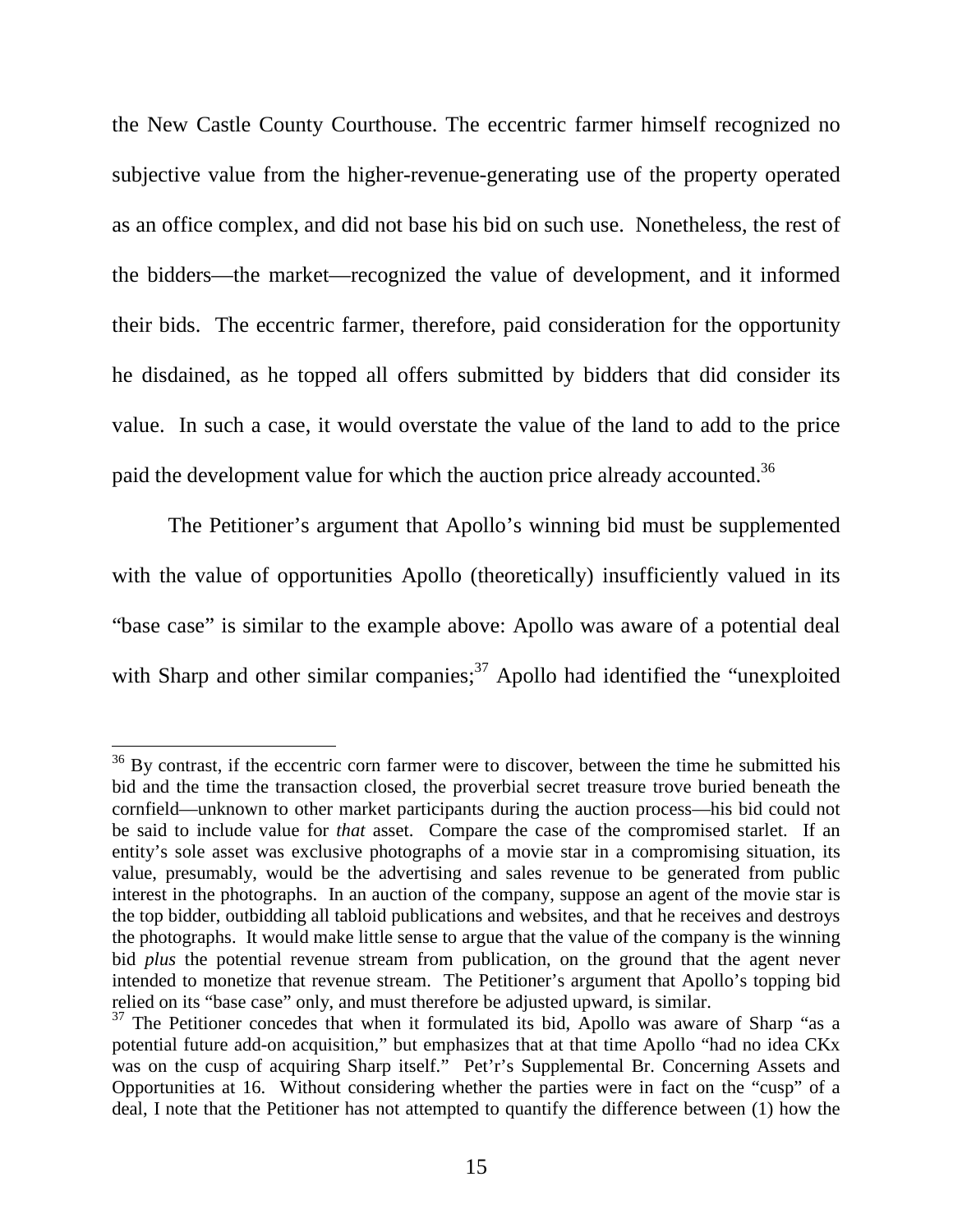revenue opportunities;" that information was derived from diligence materials provided by CKx management; and there is no indication that other bidders were deprived of similar information. The subjective valuation placed by Apollo on these opportunities is not relevant. Because I find that the market had the opportunity to value these opportunities, and because Apollo topped the market, it would overstate the value of CKx were I to add to the market price the value of the unexploited opportunities. I therefore decline to adjust the merger price in this regard.

## *B. The Sillerman and Presley Support Agreements*

<u>.</u>

The Petitioner also contends that "enhanced non-monetary benefits given by Apollo to Sillerman and the Presley interests to obtain control must be shared pro rata with the dissenting shareholders in an appraisal proceeding."<sup>38</sup> It explains:

To ensure it would obtain the requisite majority [necessary to approve the merger], Apollo entered into a support agreement with [CKx stockholder] Sillerman and his affiliates, who owned approximately 20.7% of the outstanding common shares. . . . Specifically, Sillerman

market would have valued the Sharp acquisition at the time Apollo submitted its \$5.50 bid and the Sharp acquisition was merely one possibility on a list of "potential" acquisitions, and (2) how the market would have valued the Sharp acquisition after CKx revealed it was in "advanced discussions," but the transaction was still far from certain. Even as of May 4, 2011, CKx management indicated that "[d]iligence to date has been top level. At this point the Company has done no detailed financial or operational due diligence; therefore the preliminary information presented herein is subject to change." JX-123 at 1 (capitalization modified from original); *see also* Resp't's Br. in Opp'n to Pet'r's Mot. for Reargument at 8 ("CKx and Sharp had not agreed to a term sheet or contract structure for a Sharp acquisition (which would not close for another year), substantial due diligence remained to be undertaken by CKx, and Sharp still had to provide CKx with proper and GAAP-compliant financial statements.").

<sup>&</sup>lt;sup>38</sup> Pet'r's Supplemental Br. Concerning Assets and Opportunities at 17 (capitalization modified from original).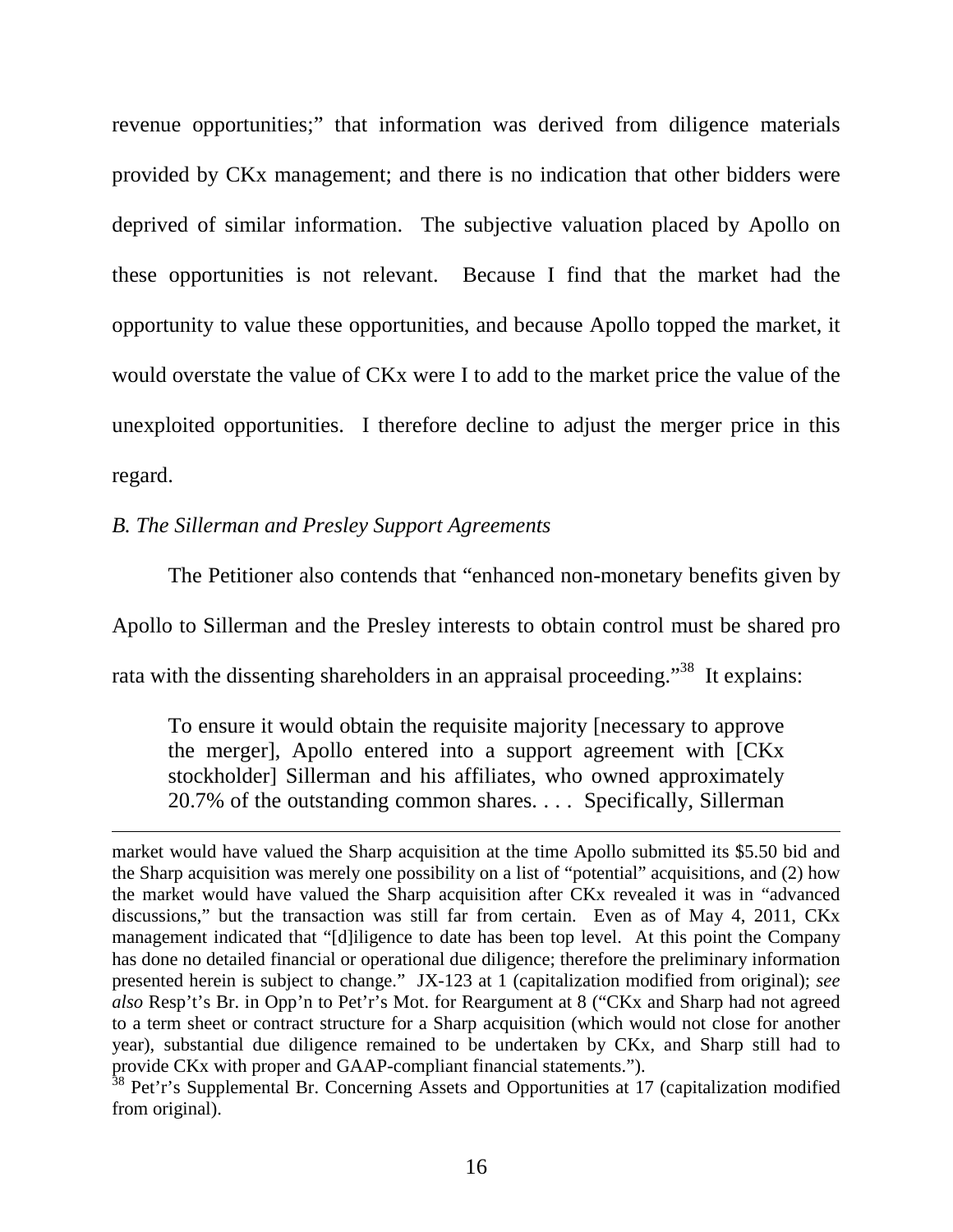obtained the contractual right to exchange half of his CKx shares of the acquirer's parent company (an Apollo affiliate), thereby allowing him to rollover half of his equity into the new entity. But Sillerman also obtained the right (subject to certain restrictions) to put those shares back to the party (*i.e.*, to Apollo) for the Merger Consideration after the Merger. . . . For similar reasons, Apollo entered into a support agreement with the Promenade Trust, which is controlled by [CKx preferred stockholder] Priscilla Presley and which owned all of CKx's outstanding convertible preferred shares, to obtain the Presley interests' backing for the Merger.<sup>39</sup>

Put simply, the Petitioner argues that the total consideration Apollo paid for CKx is not limited to \$5.50 per share, but includes the value of non-monetary side consideration flowing to Sillerman and Presley to ensure the merger would be approved, and that the Petitioner is entitled to its pro rata share in the value of that additional consideration. The Respondent contends, on the other hand, that the Petitioner in fact asks for its proportionate share in a control premium to which it is not entitled as an element of going-concern value.

 Without deciding whether the Sillerman and Presley agreements may be appropriately considered a control premium, I find that, even if I were to accept its argument that value should be added to the merger price to account for the Sillerman and Presley support agreements, the Petitioner has presented no reasonable method by which the Court could value those transactions.<sup>40</sup> As the

-

<sup>39</sup> *Id.* at 17-18.

<sup>&</sup>lt;sup>40</sup> The Petitioner suggests that the support agreements constituted a control payment that could be valued at between \$0.285 and \$0.428 per share, because "[t]his Court typically has endorsed a 30 percent control premium in the analogous context of adjusting for the minority discount inherent in comparable companies analysis." *Id.* at 20. That statement provides no persuasive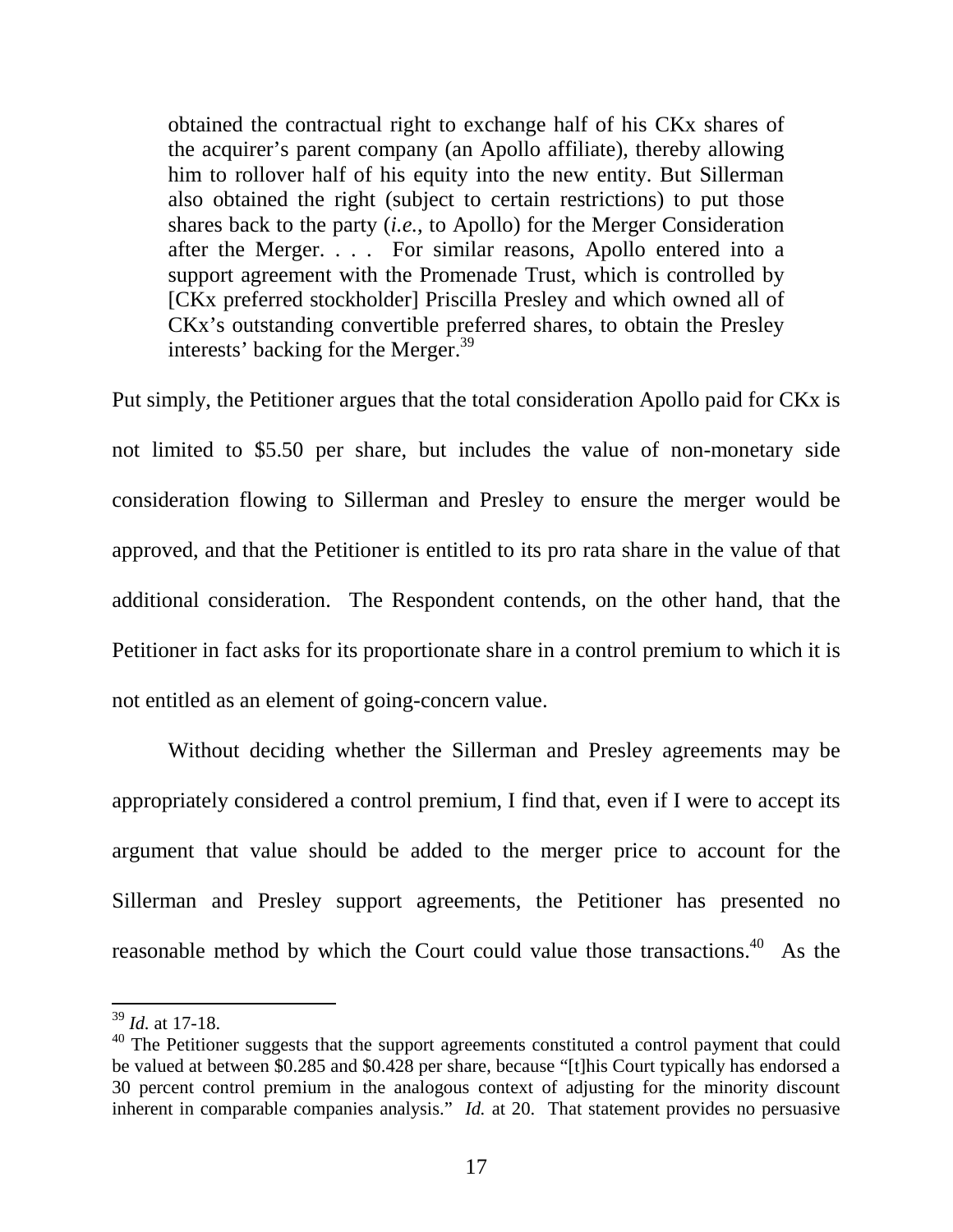Respondent rightly emphasizes, Sillerman never exercised his right under the support agreement to roll over equity in the new entity, suggesting that the value of the agreement, at least to him, was minimal.<sup>41</sup> Ultimately, I am aware of no nonspeculative method to determine what value, if any, flowed to Sillerman and the Presley interests that was not shared by the common stockholders. I therefore decline to upwardly adjust the merger price to include value for the support agreements based on the record that the parties have placed before me.

## *C. The Possibility of a Higher Bid*

 Finally, the Petitioner contends that Apollo's \$5.50 bid "is not the highest amount that active bidders were willing to pay for CKx in an arms-length transaction."<sup>42</sup> Specifically, the Petitioner points to the facts that  $(1)$  another interested bidder, Gores, indicated that it was willing to pay \$5.60, but its bid was rejected because the board was "unconvinced that Gores had authority to fully fund the purchase of CKx," and (2) before CKx accepted Apollo's \$5.50 bid, an Apollo employee inquired of its financial advisor, Goldman Sachs, whether it would be willing to finance a higher bid. $43$ 

basis for determining the value, if any, that Apollo forfeited in exchange for entering into the support agreements, which value Apollo otherwise would have been willing to pay to CKx stockholders pro rata.

<sup>41</sup> Oral Arg. Tr. 69:2-3.

 $42$  Pet'r's Supplemental Br. Concerning Assets and Opportunities at 23.

 $^{43}$  PX-112.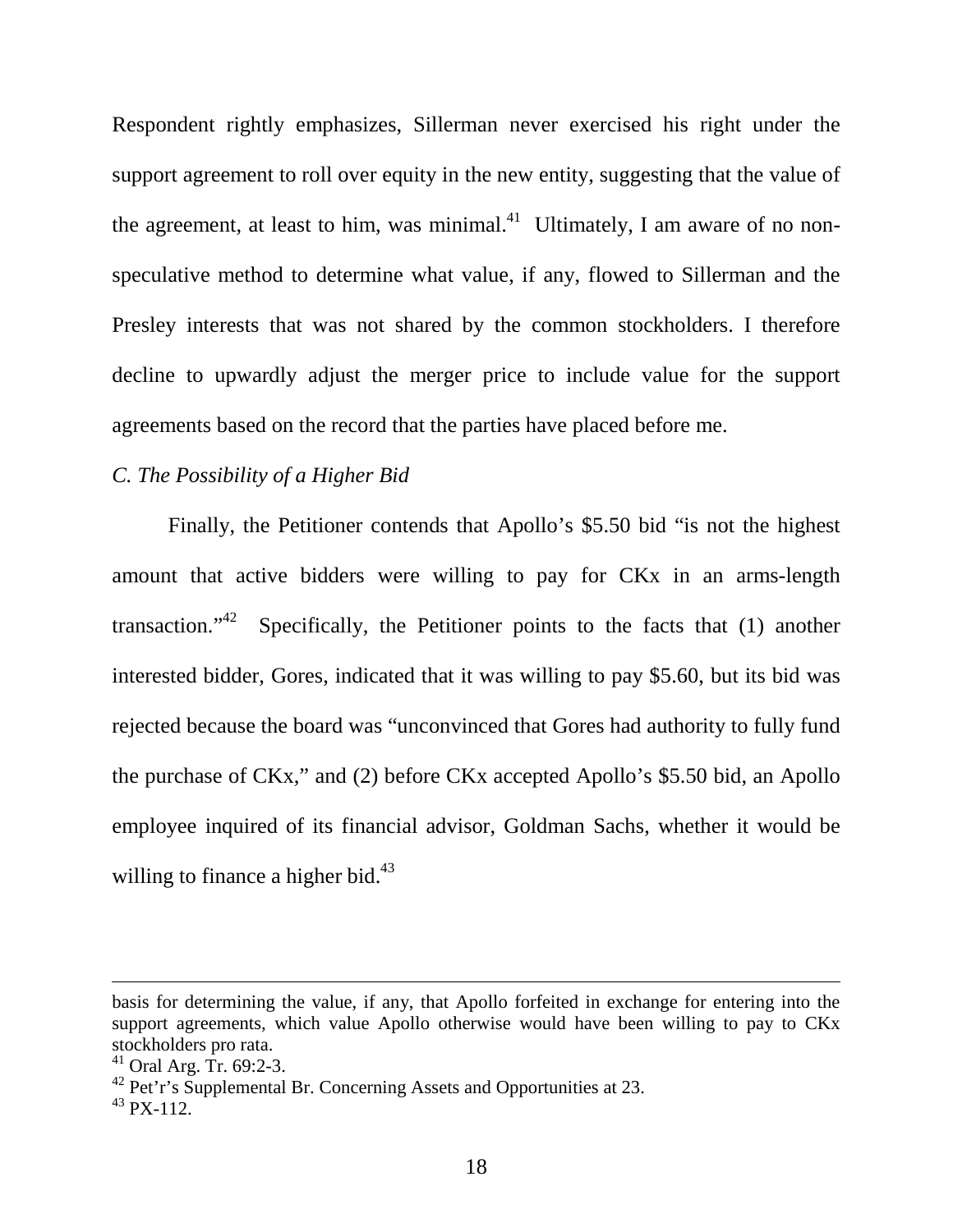With respect to the first contention, I previously found in my November 1 Memorandum Opinion that the merger transaction at issue here was an arm's length negotiation, and rejected the Petitioner's argument that, in order to obtain a higher bid, the board should have provided Gores additional time to remedy the board's concerns about its ability to finance a transaction.<sup>44</sup> The record is devoid of compelling evidence demonstrating that Gores could have paid \$5.60 had the board provided it additional time. With respect to the second contention, I find unpersuasive the suggestion that, by seeking more information from its financial advisor about its options in the event CKx rejected its \$5.50 bid, Apollo demonstrated willingness to a pay a higher price—that simply does not follow. As I remain unconvinced, based on the evidence in the record, that the sales process here failed to achieve the full value available from the market, I decline to adjust the merger price on either basis.

#### II. Conclusion

 For the reasons stated in my Memorandum Opinion of November 1, 2013, the sales price is the best indicator of fair value here. Neither party has

<sup>44</sup> *See Huff Fund Inv. P'ship v. CKx, Inc*., 2013 WL 5878807, at \*13 (Del. Ch. Nov. 1, 2013) ("Of course, the issue in this case is fair value, not fiduciary duty. The relevant point is that market exposure comes with a downside, and there is no evidence to suggest that the timeline compromised the effectiveness of the process. None of the bidders contacted by Gleacher asked for more time, or otherwise indicated that they were deterred by the CKx Board's deadlines. Accordingly, I find that the process that generated the merger price supports a conclusion that the merger price is a relevant factor in determining CKx's fair value.").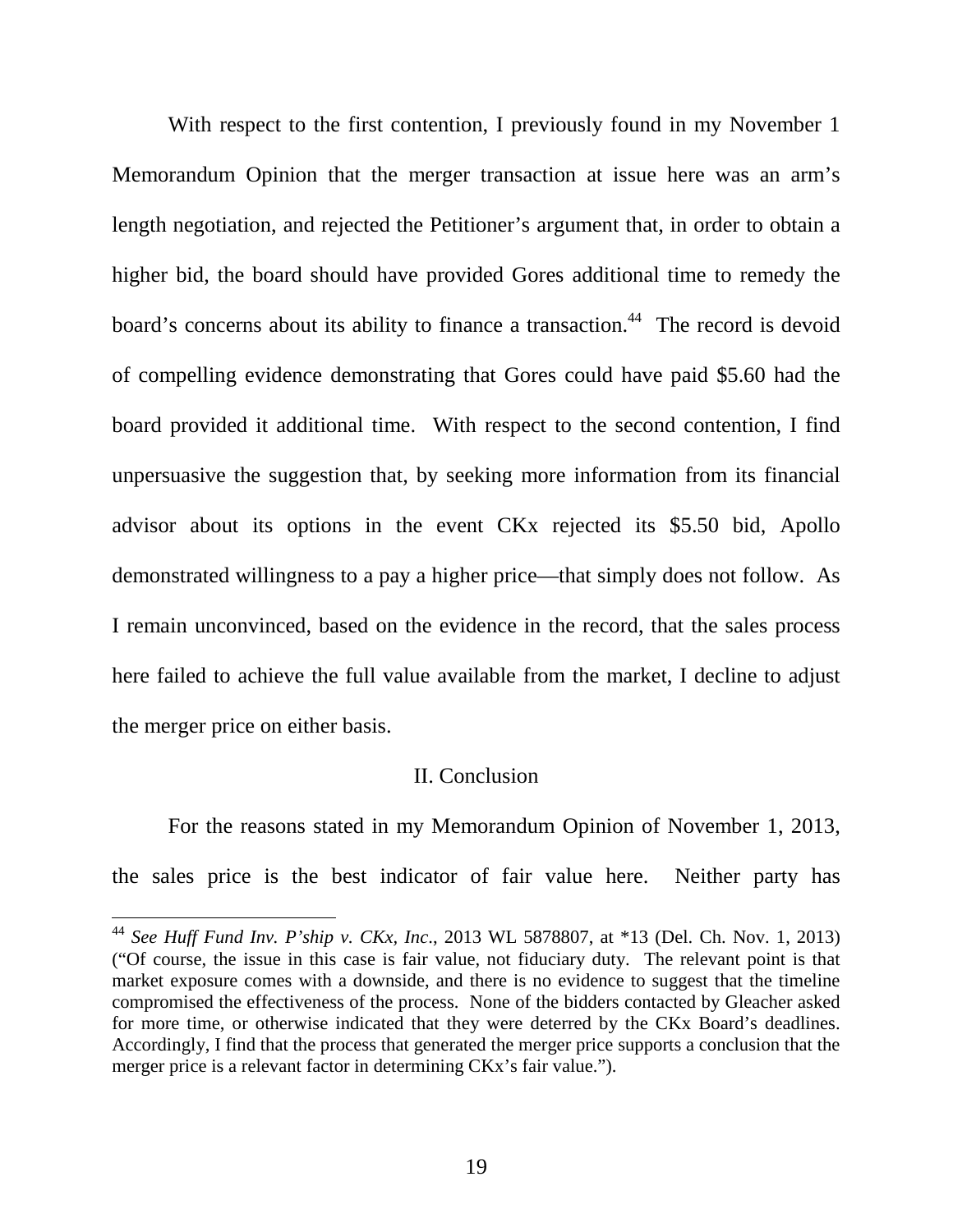demonstrated, based on the record before me, that that value should be adjusted consistent with Section 262(h). An appropriate Order accompanies this Letter Opinion.

Sincerely,

*/s/ Sam Glasscock III* 

Sam Glasscock III